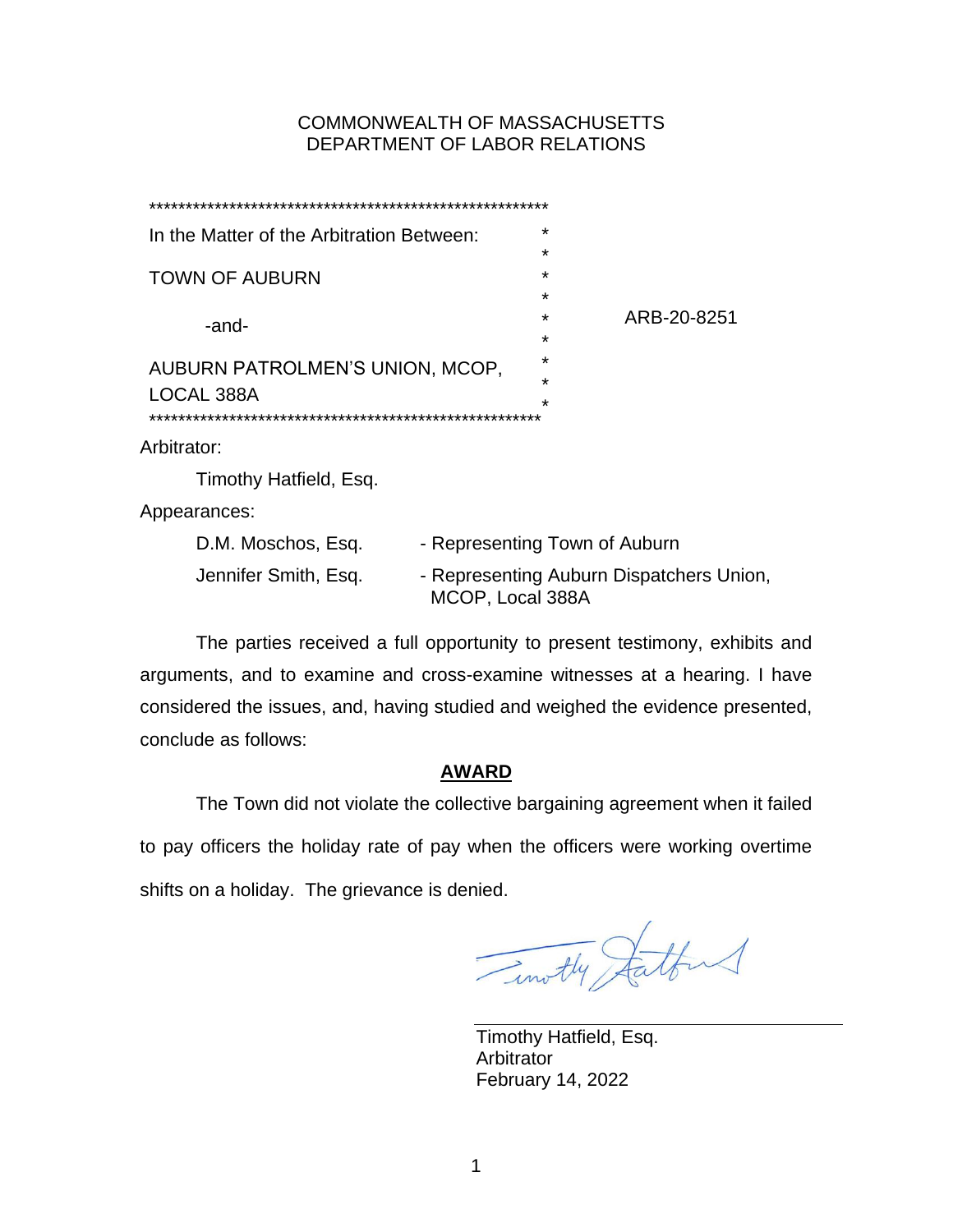## **INTRODUCTION**

On October 20, 2020, the Auburn Patrolmen's Union, MCOP, Local 388 (Union) filed a unilateral petition for Arbitration. Under the provisions of M.G.L. Chapter 23, Section 9P, the Department of Labor Relations (Department) appointed Timothy Hatfield, Esq. to act as a single neutral arbitrator with the full power of the Department. The undersigned Arbitrator conducted a virtual hearing via Web Ex on June 15, 2021.

The parties filed briefs on August 10, 2021.

# **THE ISSUE**

The Parties were unable to agree on a stipulated issue. The proposed issue before the arbitrator is:

# **The Union proposed:**

Did the Town violate Article 4, Conditions of Employment, when it failed to pay officers the holiday rate of pay when the officers were working overtime shifts on a holiday? If so, what shall be the remedy?

## **The Town proposed:**

Did the Town violate Article 4, Conditions of Employment, by paying Officers Donahue and Gustafson for an overtime shift in accordance with Item 2 of Article 4, Overtime? If so, what shall be the remedy?

## **Issue:**

As the parties were unable to agree on a stipulated issue, I find the appropriate issue to be: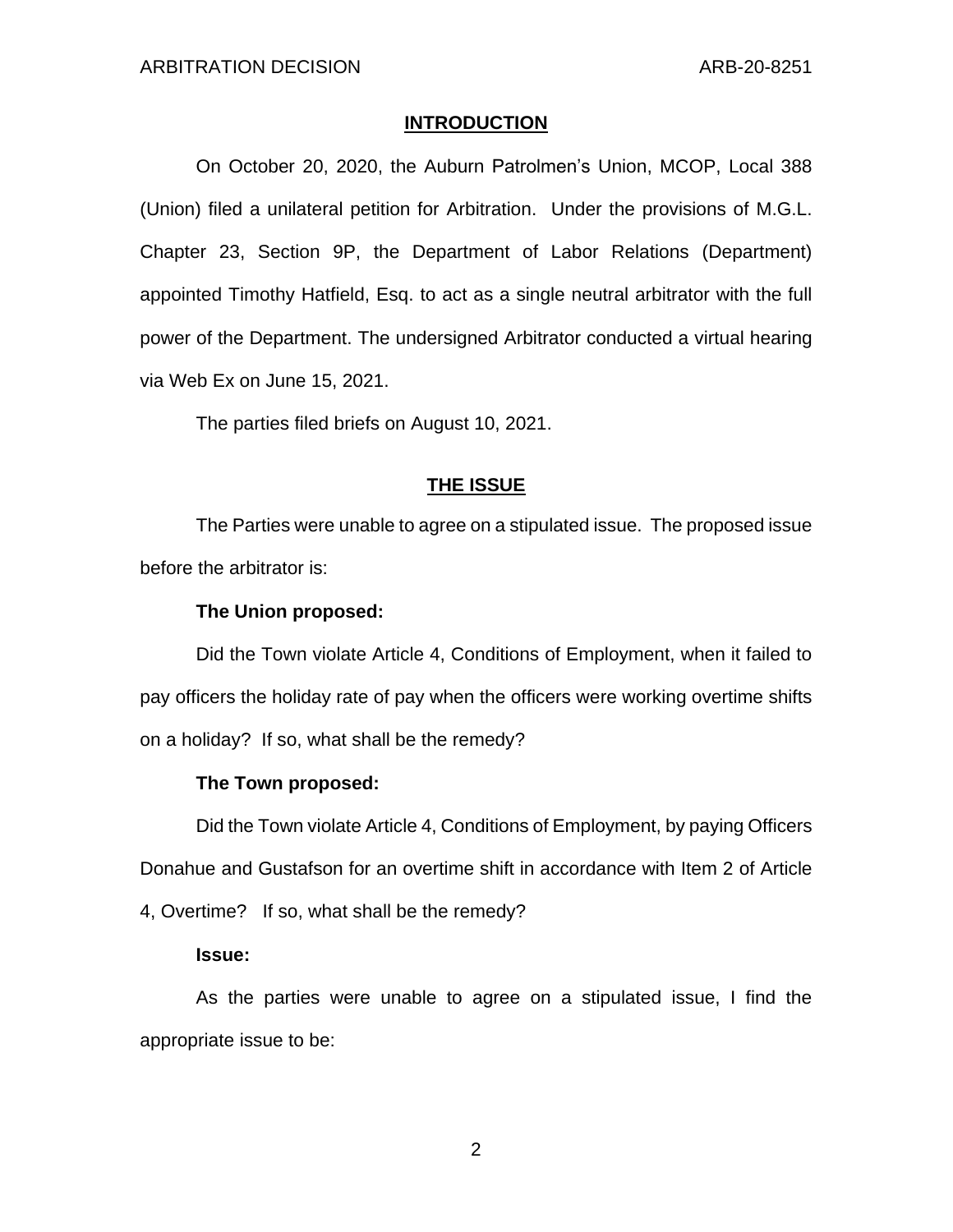Did the Town violate Article 4 of the collective bargaining agreement when

it failed to pay officers the holiday rate of pay when the officers were working

overtime shifts on a holiday?

If so, what shall be the remedy?

# **RELEVANT CONTRACT LANGUAGE**

The parties' Collective Bargaining Agreement (Agreement) contains the

following pertinent provisions:

# ARTICLE 4 CONDITIONS OF EMPLOYMENT (In Part)

Item 1 - Work Week

The regular work week shall be a four (4) and two (2) work week, to be worked as five (5) consecutive days of eight (8) consecutive hours, and two (2) consecutive days off and five (5) consecutive days of eight (8) consecutive hours, and three (3) consecutive days off. Any change in shift assignment to be made only by the Chief. In case of emergency such change to be made by the Chief or a sergeant. …

Item 2 – Overtime

All overtime shall be paid at the overtime rate of pay. The Chief shall see that overtime is awarded on an equal basis by seniority.

This item shall not apply to those members of the bargaining unit who have not satisfactorily completed the prescribed course of study at a regional or municipal police training school approved by the Massachusetts Criminal Justice Training Council.

Officers may convert a maximum of 30 hours of overtime in a given fiscal year to compensatory time in lieu of pay. There will be no carry over and no cash out at the end of the fiscal year. No conversion will be allowed on Friday or Saturdays and conversion will not be allowed whenever it creates overtime, except at the discretion of the chief. …

Item 5 – Holidays

Police officers will receive holiday pay for the following holidays:

| New Year's Day         | Labor Day    |
|------------------------|--------------|
| Martin Luther King Day | Columbus Day |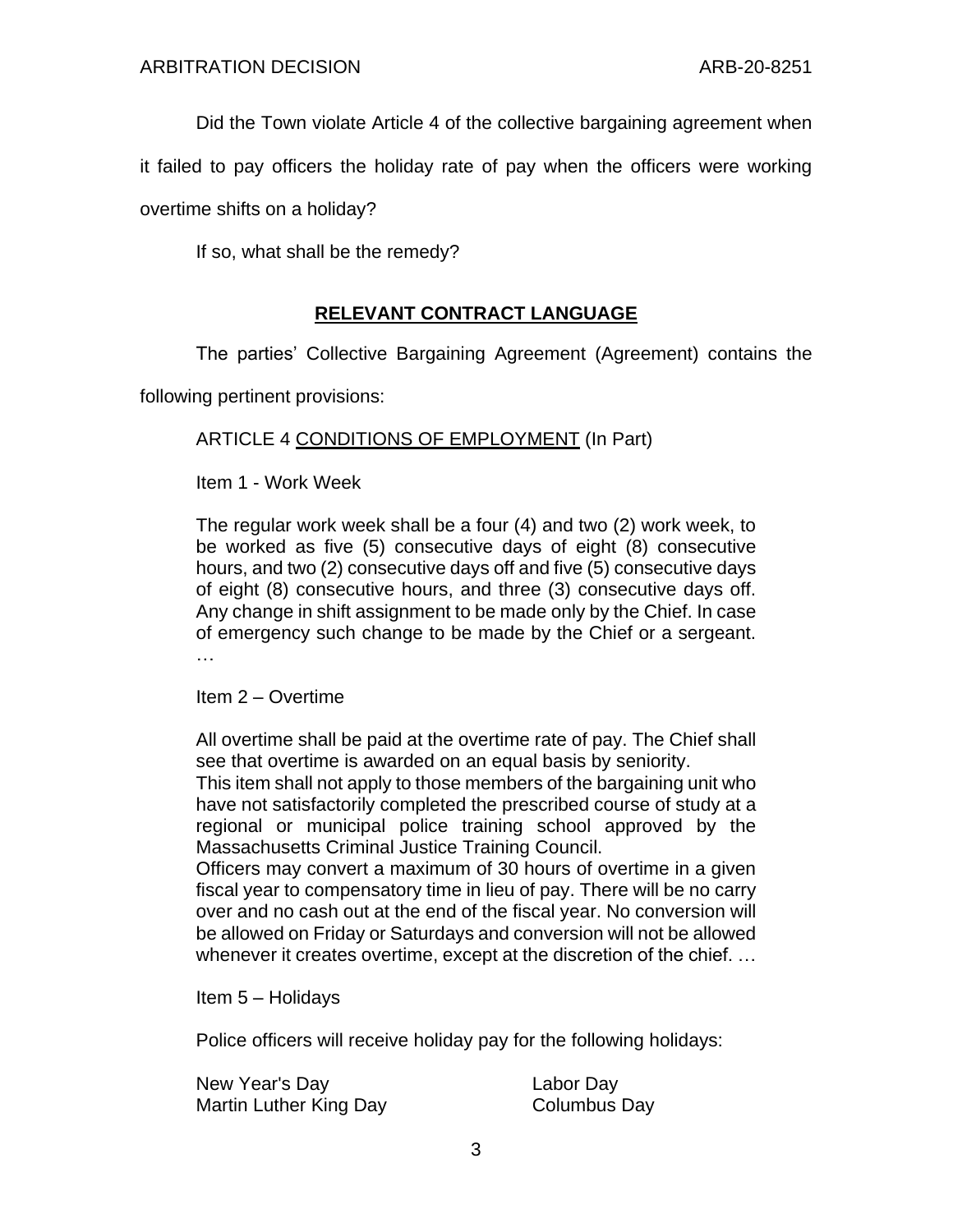| <b>Washington's Birthday</b> | Veteran's Day           |
|------------------------------|-------------------------|
| Patriots' Day                | <b>Thanksgiving Day</b> |
| <b>Memorial Day</b>          | Christmas Day           |
| Fourth of July               |                         |

Effective July 1, 2020, employees will be compensated at time and one-half (1.5) the regular hourly rate for all hours worked on a holiday, in addition to their regular holiday pay.

Article 7 GRIEVANCE PROCEDURE (In Part)

For purposes of this Article, a grievance shall be defined as an actual dispute arising as a result of the application or interpretation of one or more express terms of this Agreement.

The employee shall have seven days after the occurrence of the incident or event giving rise to the grievance in which to file the grievance; the Union Steward shall have fourteen days from the date of the occurrence of the incident or event giving rise to the grievance in which to file the grievance; and the Union shall have twenty-one days from the date of the occurrence of the incident or event giving rise to the grievance in which to file a grievance. The Union Steward, with or without the police officer, shall take up the grievance with the Sergeant in charge of the shift in accordance with the above. The Sergeant shall attempt to resolve the matter. Failure by the Sergeant to respond within two (2) working days shall be the equivalent of a denial.

If the grievance has not been settled, it may be forwarded by the Steward or the police officer to the Chief of Police, in writing, within two (2) working days of the Sergeant's denial or failure to respond. The Chief will attempt to settle the matter. Failure by the Chief to respond within three (3) working days shall be the equivalent of a denial.

If the grievance is still not settled, the Union and the Town may submit the issue to the State Board of Conciliation and Arbitration for arbitration. The decision of the arbitrator will be binding on both parties and will be limited exclusively to the interpretation of the terms of this contract. The arbitrator shall have no power to add to, subtract from, or modify this Agreement.

Grievances may be settled without precedent at any stage of this procedure until the issuance of a final award by the Arbitrator. The Arbitrator shall not render any decision contrary to state or federal law. ln disciplinary cases before an arbitrator, the Town shall have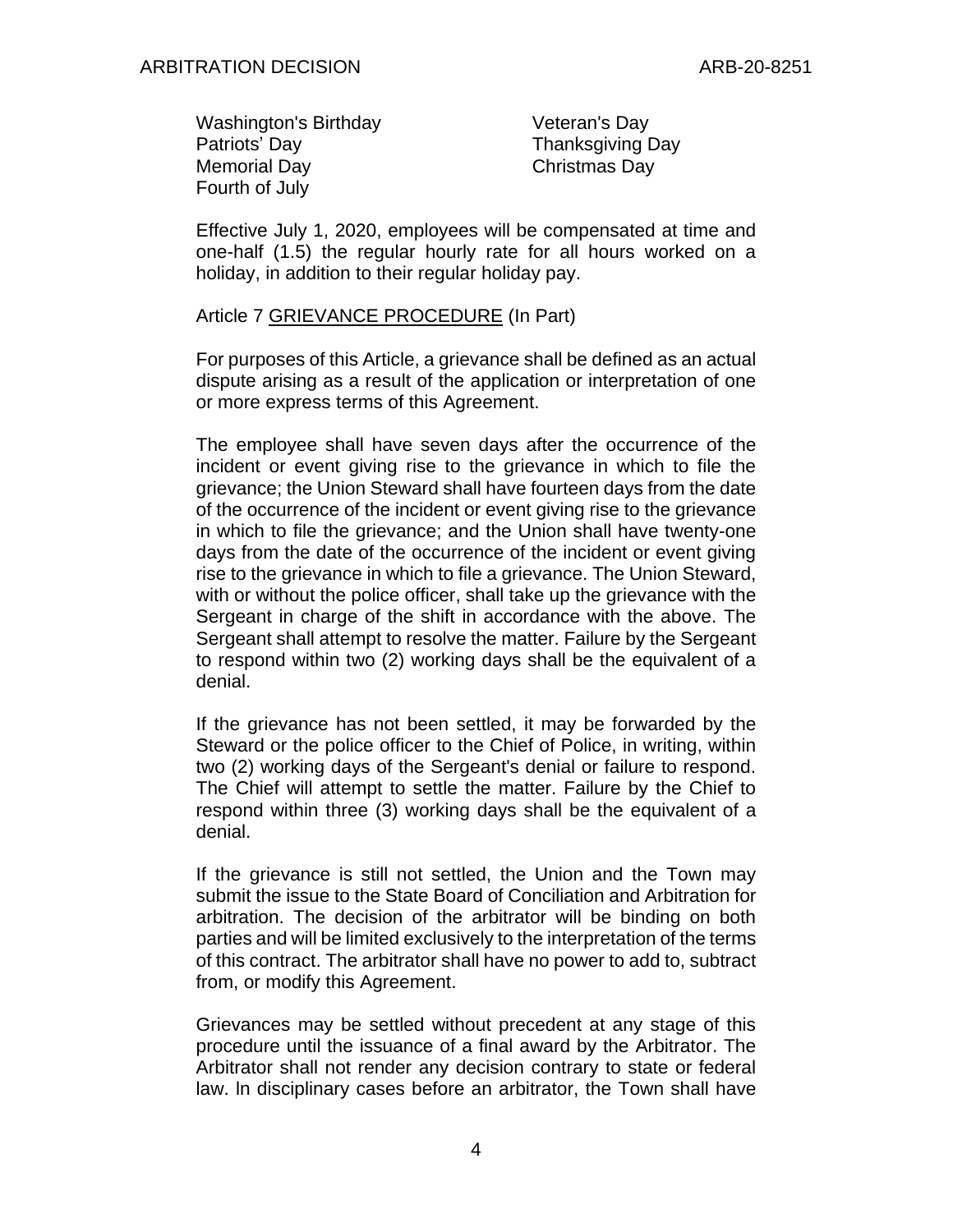the burden to prove by a preponderance of the evidence that there was just cause for the disciplinary action.

# **STIPULATED FACTS**

- 1. The hourly rate for a police officer at step 7 maximum of the rate schedule as of 7/1/2019 was \$33.7239 per hour.
- 2. The overtime rate of pay 1.5 times hourly rate in step 7 maximum of the rate schedule as of 7/1/2019 is \$50.5859 per hour.
- 3. The Union alleges that the rate of pay for an officer working on an overtime shift on a holiday is 75.8790 per hour.

# **FACTS**

The Town of Auburn (Town) and the Union are parties to a collective bargaining agreement that was in effect at all relevant times to this arbitration. Prior to the July 1, 2019 – June 30, 2022 collective bargaining agreement, all members of the bargaining unit received eight hours of holiday pay for each designated holiday irrespective of whether the bargaining unit member worked on the holiday or not. Beginning on July 1, 2020, the parties negotiated a new "holiday worked" provision into the collective bargaining agreement. This provision stated:

Effective July 1, 2020, employees will be compensated at time and one-half (1.5) the regular hourly rate for all hours worked on a holiday, in addition to their regular holiday pay.

The Union's articulated reason for making this proposal during successor contract negotiations was so that officers working on the holiday would no longer be earning the same rate as officers not working on the holiday. During negotiations, the Town costed out the proposal based on eleven officers working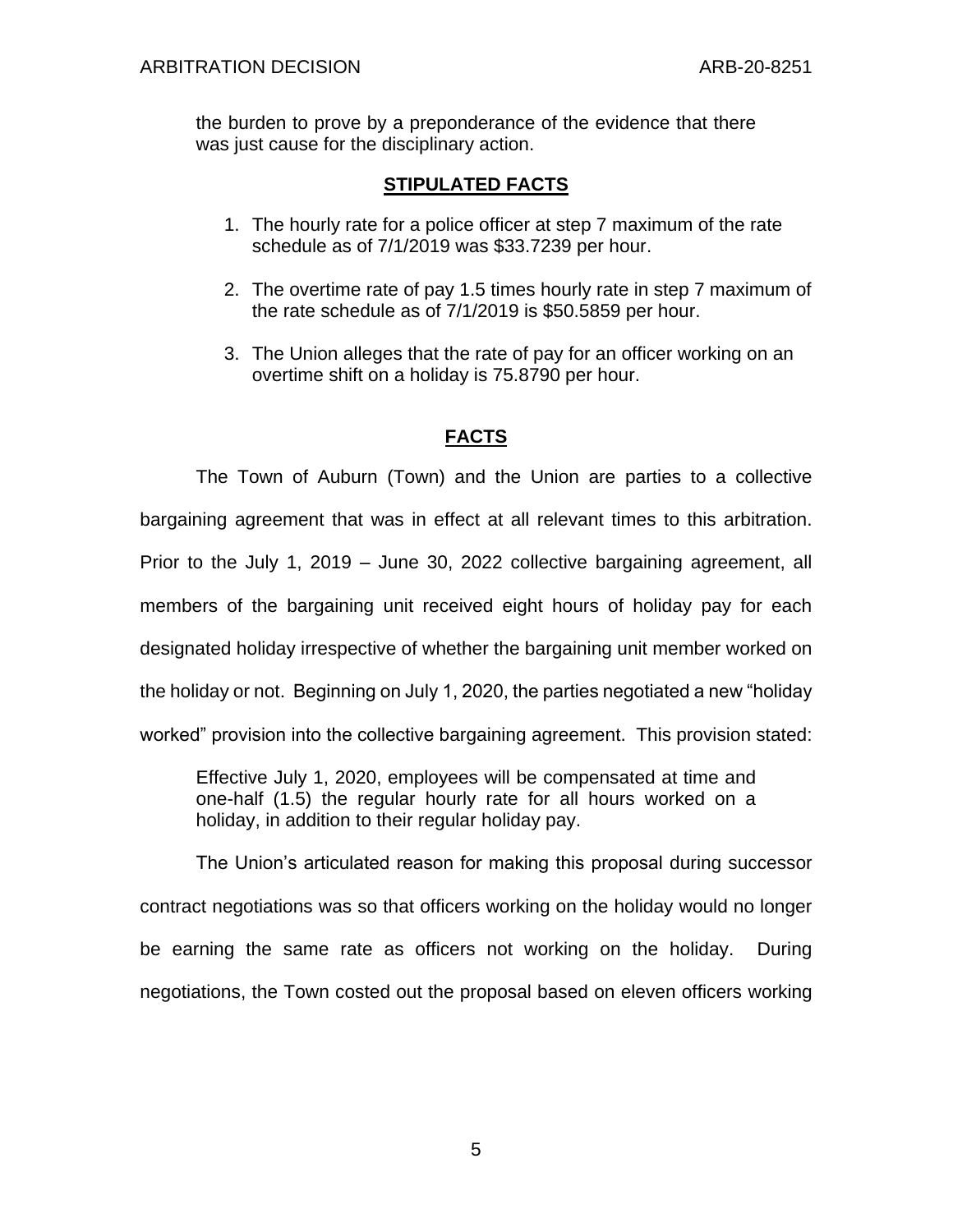per holiday.<sup>1</sup> The situation at issue in this arbitration, the appropriate rate of pay for an officer working an overtime shift on a holiday, was never broached by the parties prior to reaching an agreement on the proposal or subsequently when they reached an agreement on the collective bargaining agreement itself.

Officer Adam Gustafson (Gustafson) and Officer Anthony Donahue (Donahue) worked overtime shifts on Labor Day 2020. The Town compensated the officers at the overtime rate of time and a half of their regular rate for the hours worked that day. The Town refused to additionally compensate the officers for the new "holiday worked" rate.

The Union filed a grievance over the Town's refusal to compensate officers working an overtime shift on a holiday with "holiday worked" pay. The Town denied the grievance at all steps of the grievance procedure resulting in the instant arbitration.<sup>2</sup>

## **POSITIONS OF THE PARTIES**

### **THE UNION**

The collective bargaining agreement provides overtime pay at a rate of time and one half, and the collective bargaining agreement also provides the new

 $1$  The eleven officers per holiday was based on a nine-officer minimum manning (three officers per shift three shifts per day) and potentially two other officers who could be called in, including a court officer and a school resource officer.

 $2$  At the arbitration hearing, the Union sought to add another instance of the Town refusing to pay officers who are working an overtime shift on a holiday "holiday worked" pay in addition to their overtime pay. Officer Luis Santos (Santos) worked an overtime shift on Patriots' Day 2021 and was denied "holiday worked" pay. Based on my finding in this matter, I need not decide if the Santos holiday pay issue was appropriate to include in this arbitration hearing.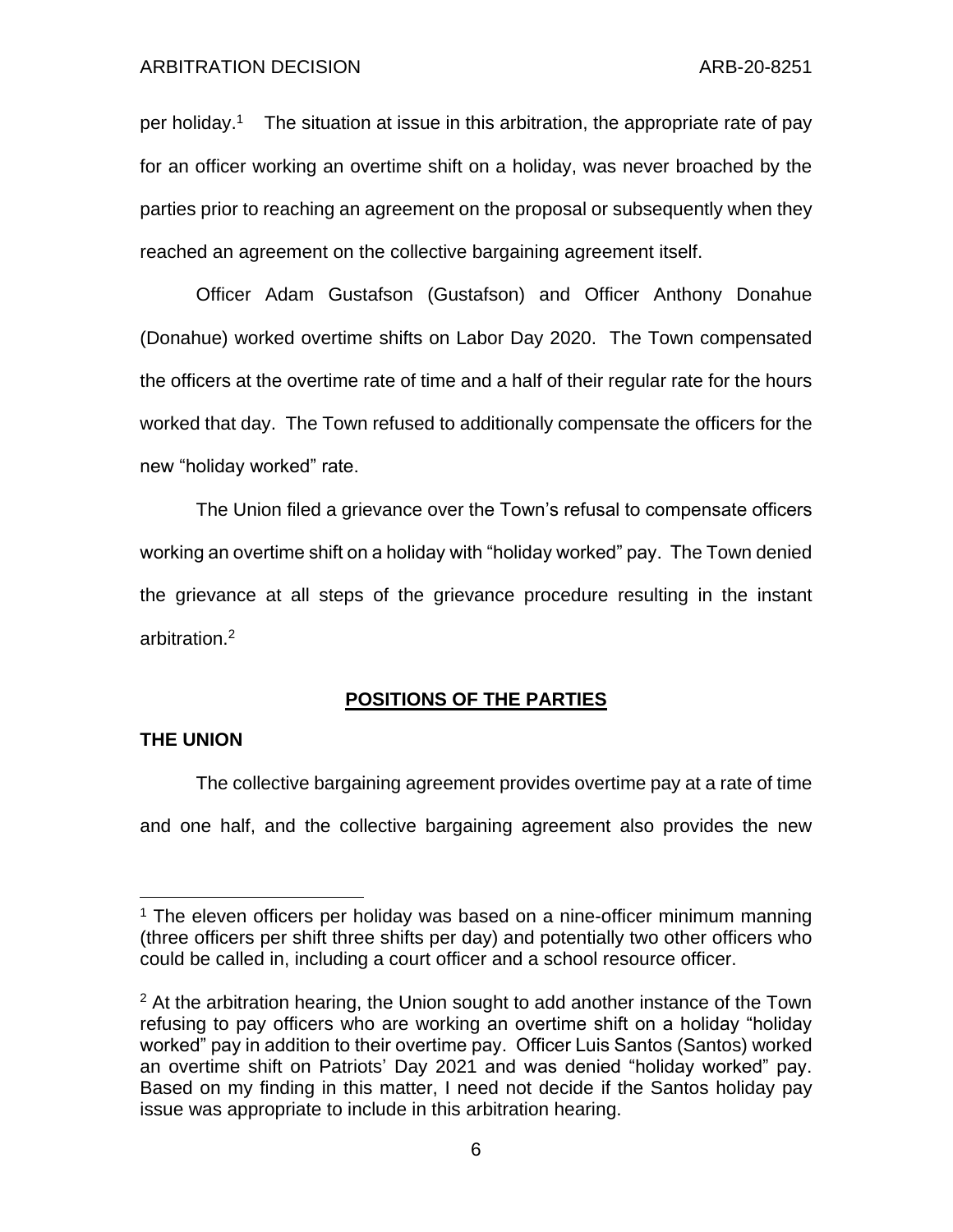holiday-worked pay where bargaining unit members who work on a holiday are compensated at time and one half of their hourly rate. The plain language of the collective bargaining agreement demands that if an officer is working an overtime shift on a designated holiday, that officer should be paid both for the overtime and the holiday worked compensation.

The parties and the arbitrator are obligated to read the collective bargaining agreement broadly, so that it makes sense, not narrowly or selectively to save the Town money. Under the language bargained by the parties and drafted by the Town, a bargaining unit member who works an overtime shift on a holiday is entitled to both holiday-worked pay and overtime pay. Paying an employee working an overtime shift on a holiday anything less than 16 hours of pay violates the collective bargaining agreement. The Town's interpretation of the contract would require the arbitrator to subtract language from the collective bargaining agreement or add new limitations to the language of the Agreement. This is impermissible as Article 7 states that the arbitrator shall have no power to add to, subtract from, or modify this Agreement. There is only one plausible interpretation of the plain meaning of the language of the Agreement.

### Any Ambiguity Must be Interpreted in Favor of the Union

While the Union believes that the collective bargaining agreement is best understood by reflecting on its plain meaning, any ambiguity found in the language must be interpreted in favor of the Union. The principal of *contra proferentem* states that "if the language supplied by one party is reasonably susceptible to two interpretations … the one that is less favorable to the party that supplied the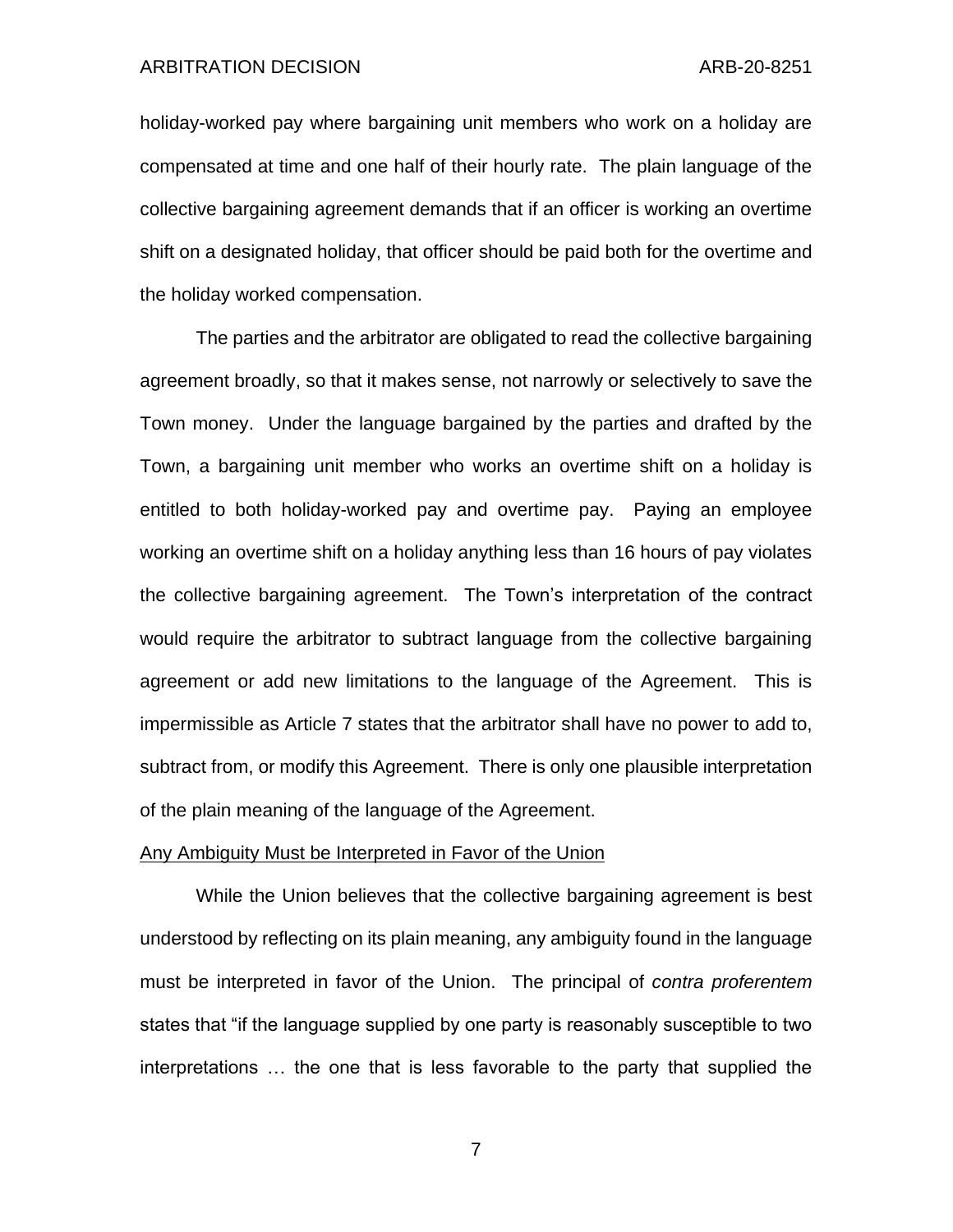language is preferred."<sup>3</sup> Arbitrators enforce this principal to promote both careful drafting and full forthright disclosure about the drafter's intentions. Here, the Town drafted the new holiday-worked language to include in the MOA and the collective bargaining agreement. When the Union accepted the language that the Town drafted, the Union had no reason to know that the Town intended to limit the benefits beyond the explicit language of the Agreement.

At the hearing, the Town attempted to argue that the benefit was only intended to pay officers who were regularly scheduled to work the holiday. If that was what the Town wanted to bargain, it could have proposed that language, or drafted language that effectuated that intention. The Town, however, included no such limitation in the Agreement. The Town is not permitted to implement the collective bargaining agreement it wishes it had bargained. Rather, it is required to comply with the terms of the agreement it struck with the Union.

#### Meeting of the Minds

The Town may argue that it did not agree to pay both the overtime rate and the holiday-worked rate for employees who worked overtime shifts on a holiday, and thus the grievance should be denied because there was no meeting of the minds. This argument must fail. Although the idea of paying bargaining unit members who were working overtime shifts on a holiday for holiday-worked pay and overtime pay was not discussed at the bargaining table, it was entirely foreseeable that, on occasion members of the bargaining unit would work overtime

 $3$  Elkouri & Elkouri, How Arbitration Works, 9-48 ( $7<sup>th</sup>$  ed. 2012) (citing Farnsworth, Contracts §7.11, at 473 (3rd ed. 1999).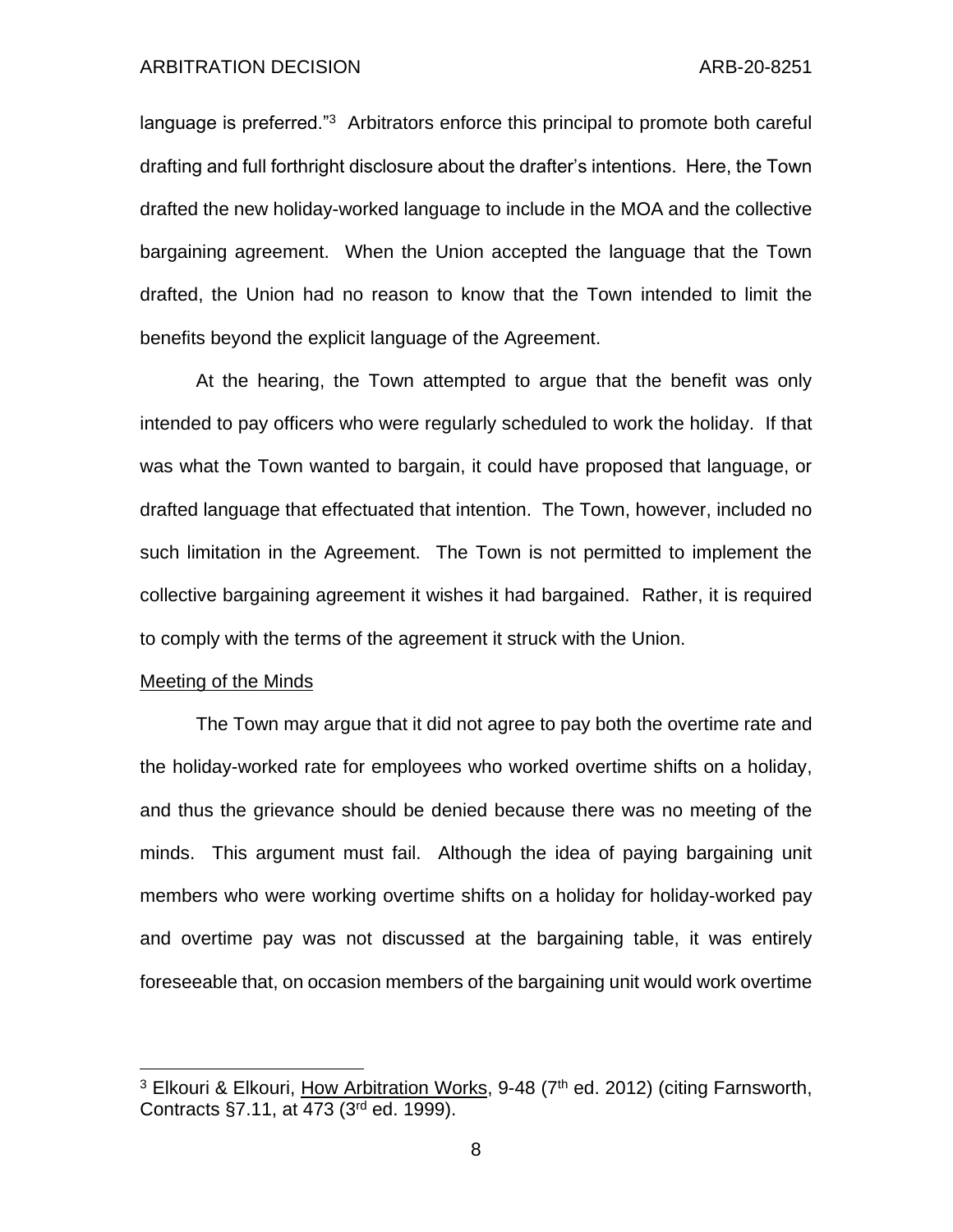shifts on holidays and be entitled to both rates. The Town reasonably should have known this issue would arise and cannot attempt to evade honoring the terms of the Agreement because what was reasonably foreseeable might not have occurred to the Town at bargaining.

### Officer Santos' Claim

While this arbitration was pending, Officer Santos worked an overtime shift on Patriots' Day 2021 and was paid overtime but was denied holiday-worked pay. Although the Town objects to the consideration of Officer Santos' claim, the arbitrator should consider it as part of this hearing and provide relief to Officer Santos if he sustains the other grievances. Officer Santos' claim is identical to the other claims. Including Officer Santos's claim would promote labor harmony and conserves the resources of the parties and the Department of Labor Relations.

#### **Conclusion**

For all of the foregoing reasons, the Arbitrator must sustain the Union's grievance, and direct the Town to comply with the terms of the collective bargaining agreement in the future and award the grievants make-whole relief for lost wages.

#### **THE EMPLOYER**

#### The Union Did Not Meet Its Burden of Proof

Since this is a language case, the burden of proof is on the Union to establish that Article 4 requires pyramiding of overtime. As set forth below, the Union produced no evidence in support of its position.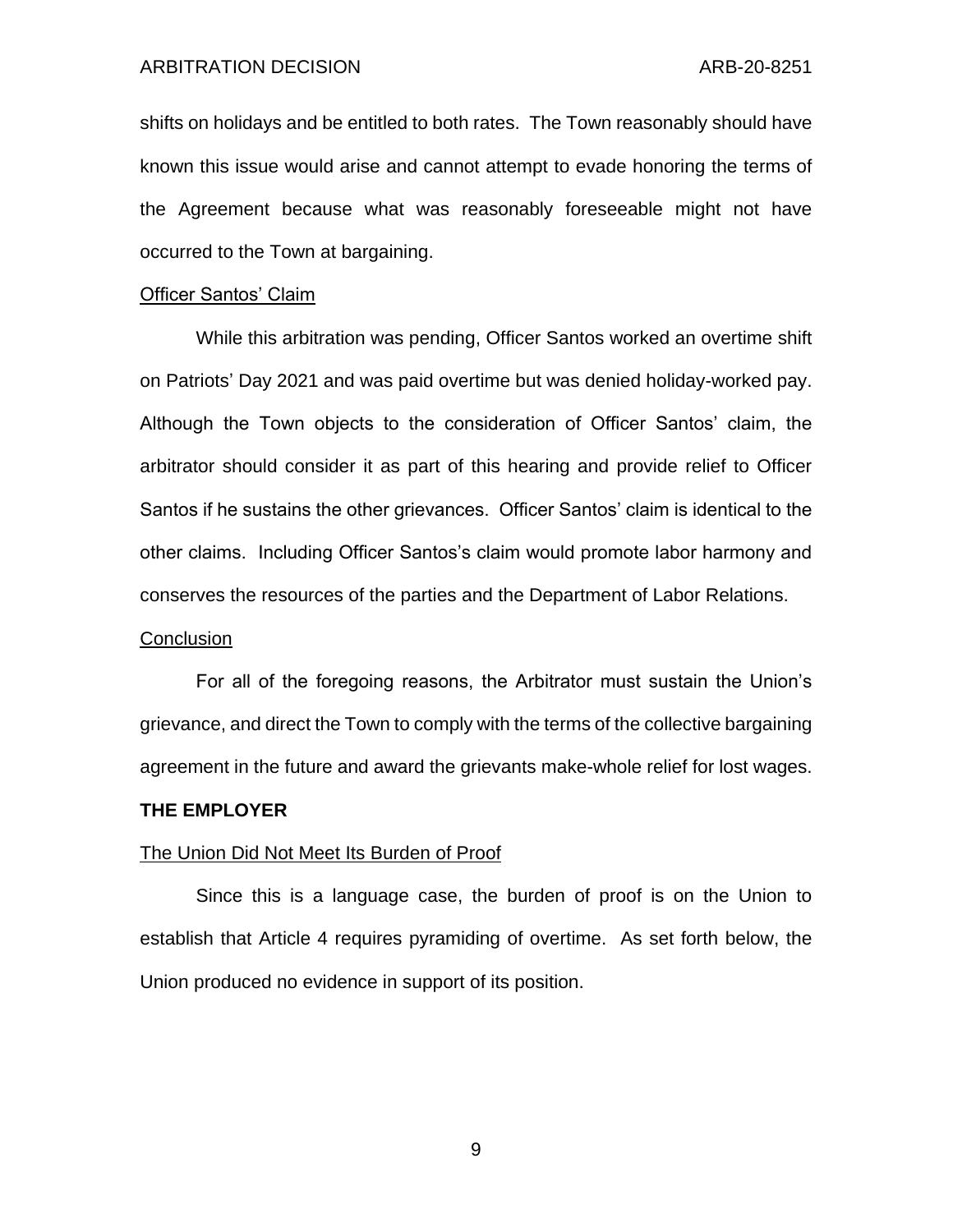# Relevant Contract Language

Item 2, Overtime, of Article 4, Conditions of Employment, was not discussed or changed in any way from the prior contract to the current contract. Item 5, Holidays, was changed in connection with the officers regularly scheduled to work. In the parties' negotiations, the Union stated that there was an inequity that officers with the day off received the same compensation as officers regularly scheduled to work on a day which was a holiday. To rectify that situation, the Union and the Town agreed to provide officers regularly scheduled to work on a holiday with time and one-half of their base rate.

## Bargaining History

The Union introduced testimony of Officer McCarthy and Officer Gustafson, who were present for the negotiations and ultimately, the mediation in connection with the 2020-2023 successor collective bargaining agreement. Officer McCarthy stated that the intent of the Union's proposal in terms of the holiday pay benefit was to increase pay for officers physically working on the holiday. He also admitted that there were no discussions at the bargaining table about officers working overtime on the holiday. Officer McCarthy did not recall any discussion of how the Town would budget the benefit or the cost but did recall that the parties discussed that the proposal would apply to the three different shifts with a minimum of three officers per shift for safety.

#### Past Practice

Prior to the implementation of the 2019-2022 MOA, when an officer worked overtime on a holiday, the officer was paid at the overtime rate of pay. The Union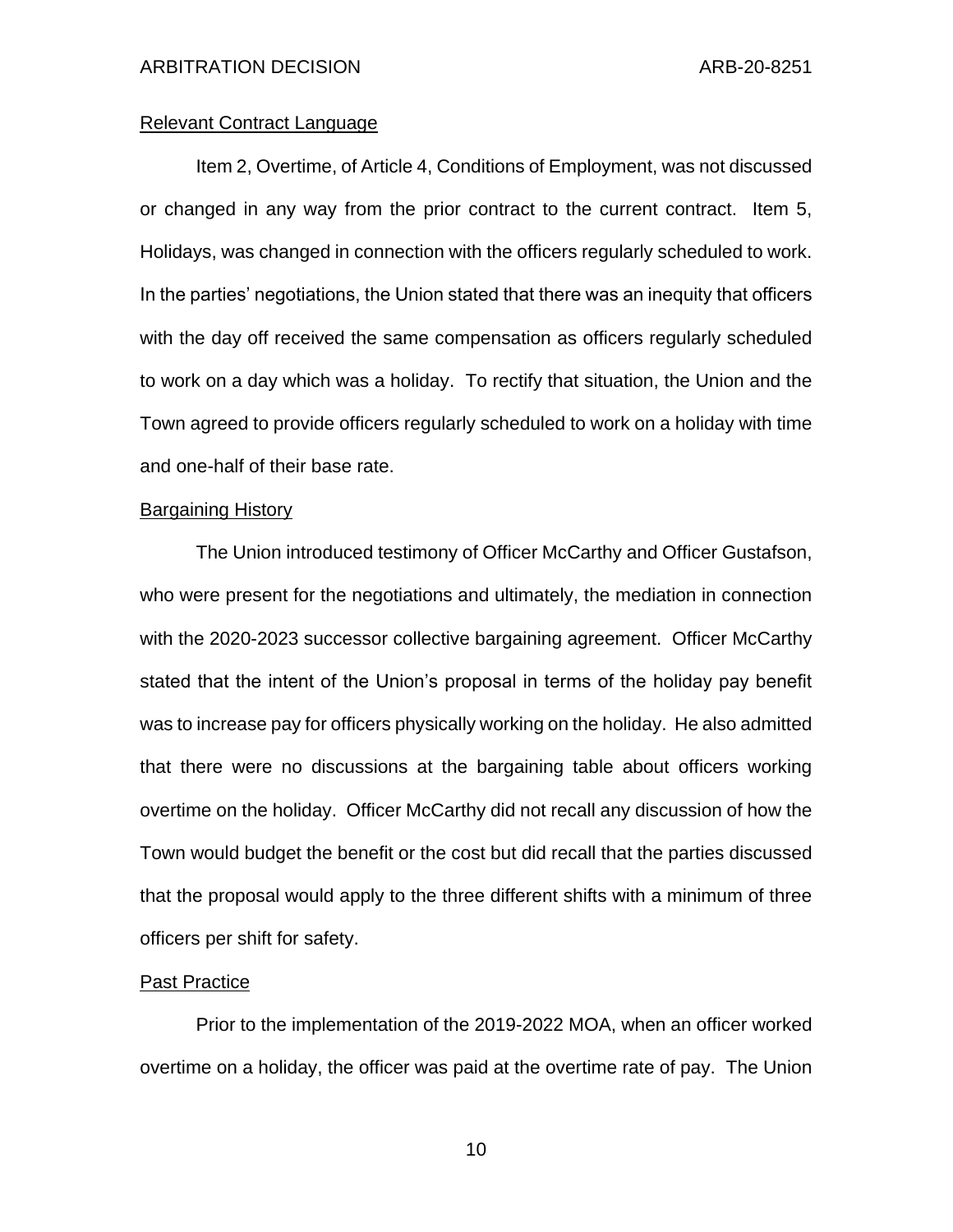did not provide any evidence to show that there was a proposal made or that any discussions took place changing the payment for working a shift on a holiday on an overtime basis. There was no change in the language of Article 4, Item 2, Overtime, and as a result, consistent with the past practice, an officer continues to receive payment at the regular overtime rate of pay, and there is no distinction if that overtime occurs on a holiday, or any other day.

### Adding Language to the Collective Bargaining Agreement

The Union is attempting to make a unilateral change to the collective bargaining agreement by seeking payment of two premiums under the different provisions of the collective bargaining agreement. The grievants were paid their overtime rate for the eight hours they worked overtime. They are not entitled to pyramid their time and one-half for working on Labor Day. That would constitute the duplication of overtime payments for the same hours worked. The Union failed to introduce any evidence to support that the parties intended an officer working overtime on a holiday would be eligible for overtime pay under Item 2 and time and one-half under Item 5. Moreover, the Union's witnesses, Officer McCarthy and Officer Gustafson, both testified that the issue of working overtime on a holiday was never discussed.

#### Calculation of Cost Based on the Union's Claim

The Town Manager testified that the Town prepared calculations of the cost items to the Union during negotiations. The cost of the Union's holiday proposal was always calculated based on eleven officers at time and on-half, and that the cost of an officer working overtime was never factored into that calculation.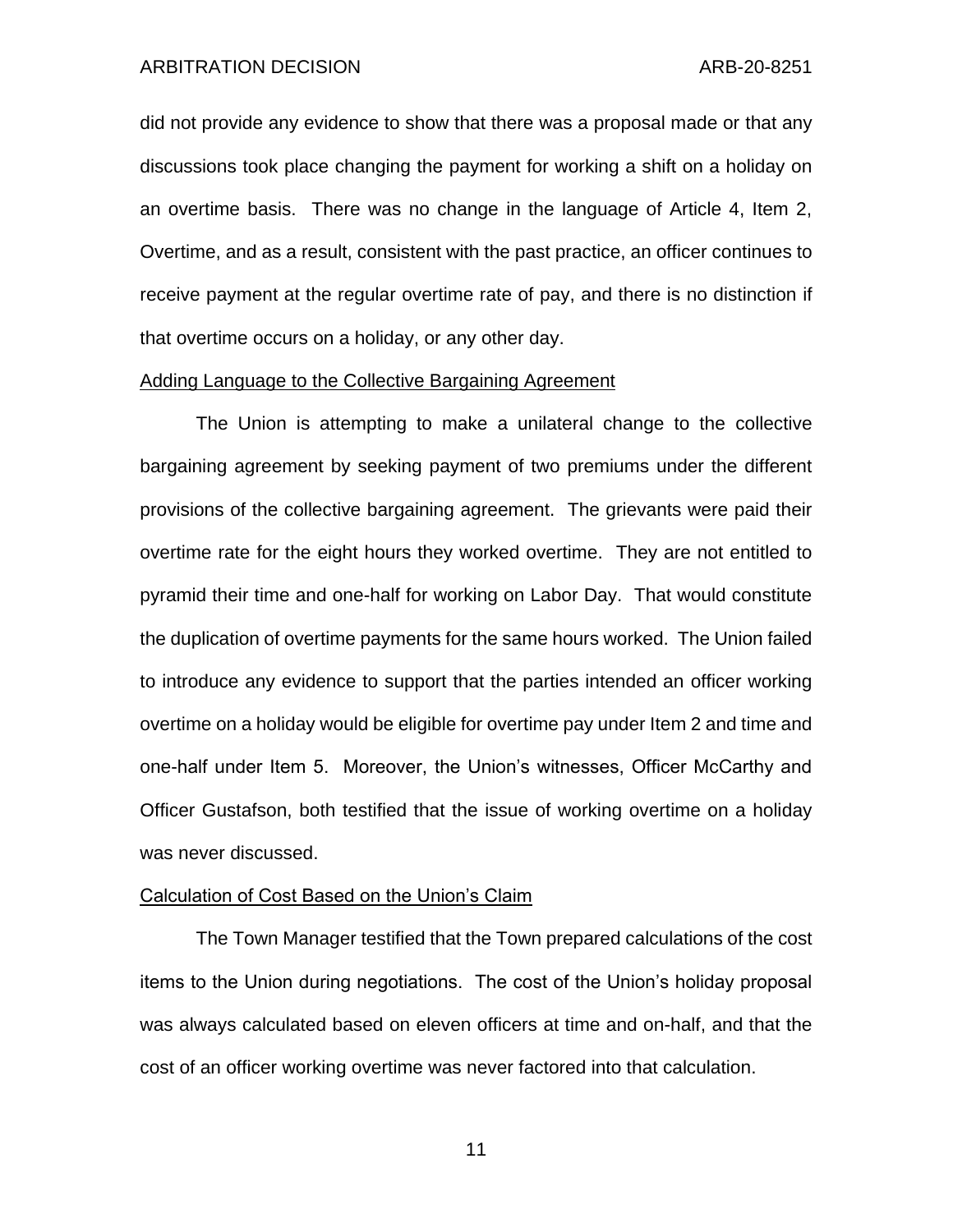The Union questioned the Town Manager regarding budgeting by the Town for overtime and the budget for holiday-worked pay at time and one-half, as there are two separate accounts. Whether or not there is money in the Town's budget as the Union may believe is irrelevant. This is not an ability to pay issue, rather the issue is that the collective bargaining agreement does not provide for payment of two premiums for the same hours worked when an officer works overtime on a holiday.

#### Patriots' Day Holiday

The Town objects to the inclusion of the issue of the Patriots' Day holiday as the issue was not contained in the Union's grievance or Petition to Initiate Grievance Arbitration. In order to arbitrate over Patriots' Day, the Union needs to file a new grievance, which it did not. The Town, therefore, objects to the inclusion of Patriots' Day as it is not relevant to this proceeding, and respectively requests that any testimony or exhibits regarding Patriots' Day be disregarded.

#### **Conclusion**

Accordingly, there has been no violation of Article 4 of the collective bargaining agreement by the Town, and the Union's arbitration should be dismissed.

#### **OPINION**

The issue before me is: Did the Town violate Article 4 of the collective bargaining agreement when it failed to pay officers the holiday rate of pay when the officers were working overtime shifts on a holiday? If so, what shall be the remedy? For all the reasons stated below, the Town did not violate the collective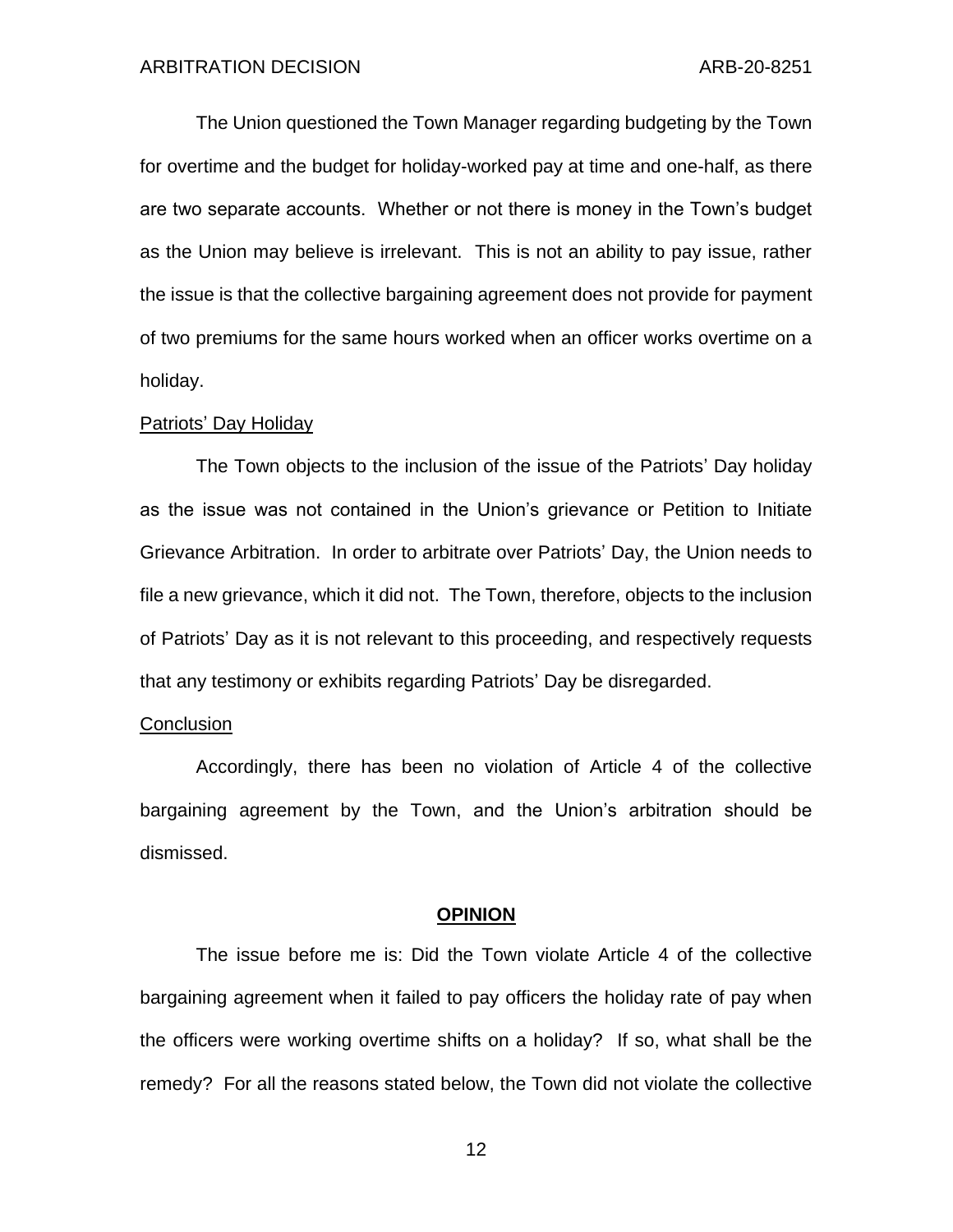bargaining agreement when it failed to pay officers the holiday rate of pay when the officers were working overtime shifts on a holiday.

Beginning on July 1, 2020, the parties agreed to a new holiday rate of pay for officers who were physically working on a holiday. This pay was in addition to the already existing holiday pay language which provided officers with eleven days of holiday pay per year whether the officers worked on the holiday or not. The language agreed to states that:

Effective July 1, 2020, employees will be compensated at time and one-half (1.5) the regular hourly rate for all hours worked on a holiday, in addition to their regular holiday pay.

The Union argues that this language entitles officers working an overtime shift on a holiday, at the overtime rate of pay, an additional premium payment. I disagree as the contract language clearly and unambiguously states, "employees will be compensated at time and one-half (1.5) the regular hourly rate." In this case, the officers in question were already making time and one-half their regular hourly rate under the overtime provision of the collective bargaining agreement. "Regular hourly rate" does not include payment to an officer already earning a premium overtime rate of pay.

Even if I were to find that the term "regular rate of pay" was not clear and unambiguous, the Union's argument would still not prevail as the facts of this case clearly show that the issue of this language applying to officers working an overtime shift on a holiday was never broached by the parties in negotiations. The Union submitted its proposal and articulated that the reasoning behind the proposal was to provide the officers who were actually working more compensation